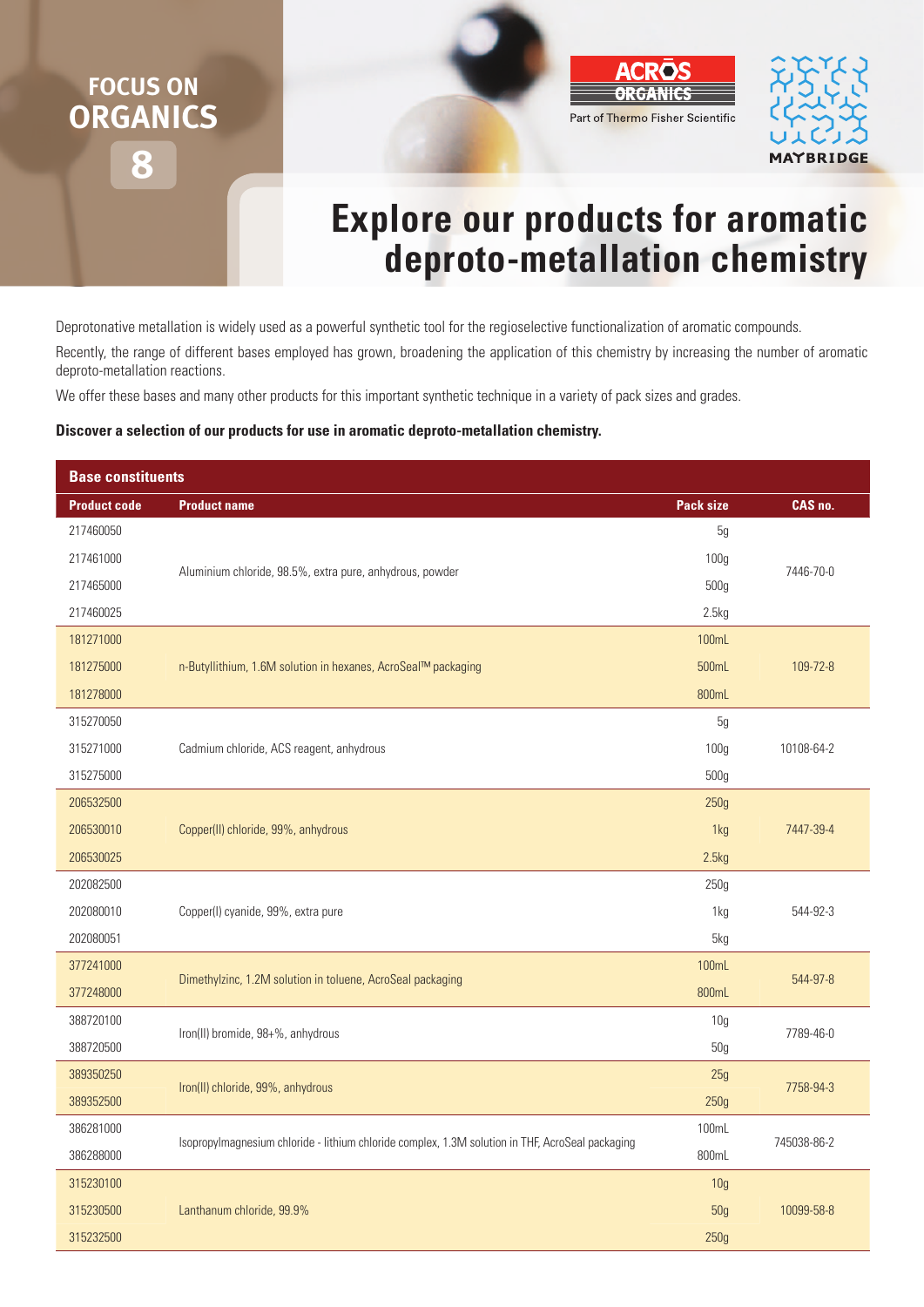| <b>Base constituents</b> |                                                                    |                  |            |
|--------------------------|--------------------------------------------------------------------|------------------|------------|
| <b>Product code</b>      | <b>Product name</b>                                                | Pack size        | CAS no.    |
| 413390010                | Magnesium bromide, 98%, pure, anhydrous                            | 1g               | 7789-48-2  |
| 413390050                |                                                                    | 5g               |            |
| 223211000                |                                                                    | 100g             |            |
| 223210010                |                                                                    | 1kg              | 7786-30-3  |
| 223210025                | Magnesium chloride, pure                                           | 2.5kg            |            |
| 223210250                |                                                                    | 25kg             |            |
| 168880050                |                                                                    | 5g               |            |
| 168880250                |                                                                    | 25g              |            |
| 168881000                | Potassium tert-butoxide, 98+%, pure                                | 100 <sub>g</sub> | 865-47-4   |
| 168885000                |                                                                    | 500g             |            |
| 168880025                |                                                                    | 2.5kg            |            |
| 138450500                |                                                                    | 50mL             |            |
| 138455000                | N,N,N',N'-Tetramethylethylenediamine, 99%, extra pure              | 500mL            | 110-18-9   |
| 138450025                |                                                                    | 2.5L             |            |
| 151950100                |                                                                    | 10 <sub>g</sub>  |            |
| 151950250                | 2,2,6,6-Tetramethylpiperidine, 98%                                 | 25g              | 768-66-1   |
| 151951000                |                                                                    | 100g             |            |
| 185421000                |                                                                    | 100mL            |            |
| 185428000                | Triisobutylaluminium, 1.1M solution in toluene, AcroSeal packaging | 800mL            | 100-99-2   |
| 424592500                |                                                                    | 250g             |            |
| 424595000                | Zinc chloride, 97+%, ACS reagent                                   | 500g             | 7646-85-7  |
| 424590025                |                                                                    | 2.5kg            |            |
| 206410050                |                                                                    | 5g               |            |
| 206411000                |                                                                    | 100g             |            |
| 206415000                | Zirconium(IV) chloride, 98%, anhydrous                             | 500g             | 10026-11-6 |
| 206410025                |                                                                    | 2.5kg            |            |

| <b>Arene substrates and precursors</b> |                                  |                  |                |
|----------------------------------------|----------------------------------|------------------|----------------|
| <b>Product code</b>                    | <b>Product name</b>              | <b>Pack size</b> | CAS no.        |
| 423470250                              |                                  | 25g              | 65-85-0        |
| 423475000                              |                                  | 500g             |                |
| 423470020                              | Benzoic acid, 99.6%, ACS reagent | 2kg              |                |
| 423470100                              |                                  | 10kg             |                |
| 105540050                              |                                  | 5mL              |                |
| 105540010                              | Benzonitrile, 99%, pure          | 1L               | $100 - 47 - 0$ |
| 105540025                              |                                  | 2.5L             |                |
| 105565000                              |                                  | 500g             |                |
| 105560010                              | Benzophenone, 99%, pure          | 1kg              | 119-61-9       |
| 105560050                              |                                  | 5kg              |                |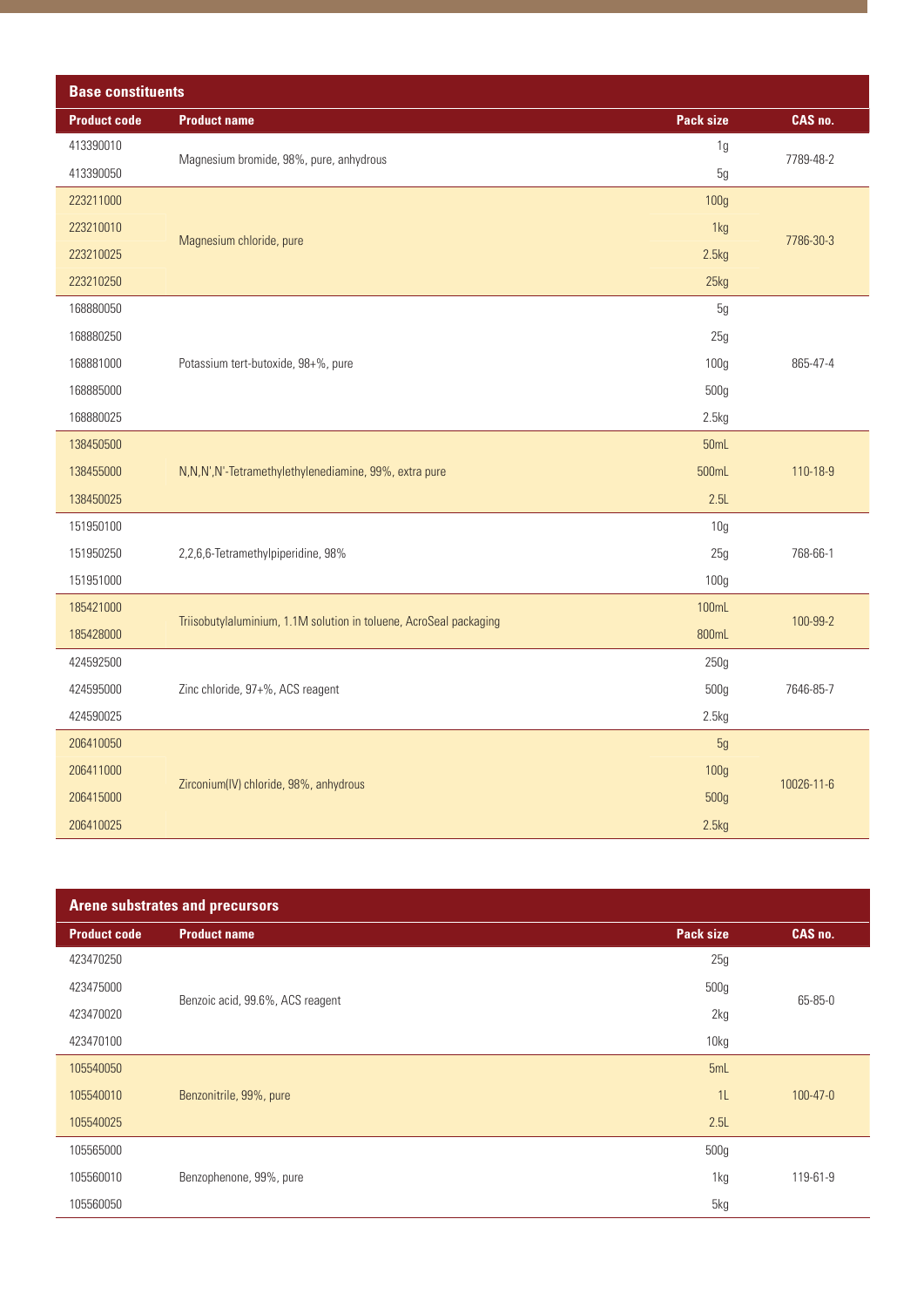| <b>Arene substrates and precursors</b> |                                          |                  |               |
|----------------------------------------|------------------------------------------|------------------|---------------|
| <b>Product code</b>                    | <b>Product name</b>                      | <b>Pack size</b> | CAS no.       |
| 106740500                              | 3-Bromobenzotrifluoride, 99%             | 50mL             |               |
| 106742500                              |                                          | 250mL            | 401-78-5      |
| 166670050                              |                                          | 5mL              |               |
| 166670250                              | 4-Bromobenzotrifluoride, 99%             | 25mL             | 402-43-7      |
| 166671000                              |                                          | 100mL            |               |
| 297480050                              | 1-Bromo-4-(trifluoromethoxy)benzene, 98% | 5g               | 407-14-7      |
| 108660250                              |                                          | 25g              |               |
| 108661000                              | 3-Chlorobenzoic acid, 99+%               | 100g             | 535-80-8      |
| 108665000                              |                                          | 500g             |               |
| 118095000                              | Ethyl benzoate, 99+%                     | 500g             | 93-89-0       |
| 118090025                              |                                          | 2.5kg            |               |
| 308540050                              |                                          | 5g               |               |
| 308540250                              | Ethyl 3-bromobenzoate, 98%               | 25g              | 24398-88-7    |
| 308541000                              |                                          | 100g             |               |
| 119370050                              |                                          | 5g               |               |
| 119370250                              | 3-Fluorobenzoic acid, 99%                | 25g              | 455-38-9      |
| 119371000                              |                                          | 100g             |               |
| 120981000                              |                                          | 100g             |               |
| 120985000                              | 3-Hydroxybenzoic acid, 99%               | 500g             | 99-06-9       |
| 120980025                              |                                          | 2.5kg            |               |
| 128180250                              | 1-Naphthoic acid, 98%                    | 25g              | 86-55-5       |
| 128181000                              |                                          | 100g             |               |
| 132601000                              |                                          | 100g             |               |
| 132602500                              | Salicylaldehyde, 99%                     | 250g             | $90 - 02 - 8$ |
| 132600010                              |                                          | 1kg              |               |
| 132600050                              |                                          | 5kg              |               |
| 138310250                              |                                          | 25g              |               |
| 138311000                              | $\alpha$ -Tetralone, 98%                 | 100g             | 529-34-0      |
| 138315000                              |                                          | 500g             |               |
| 139061000                              |                                          | 100g             |               |
| 139062500                              | p-Toluic acid, 98%                       | 250g             | 99-94-5       |
| 139060010                              |                                          | 1kg              |               |
| 139060051                              |                                          | 5kg              |               |